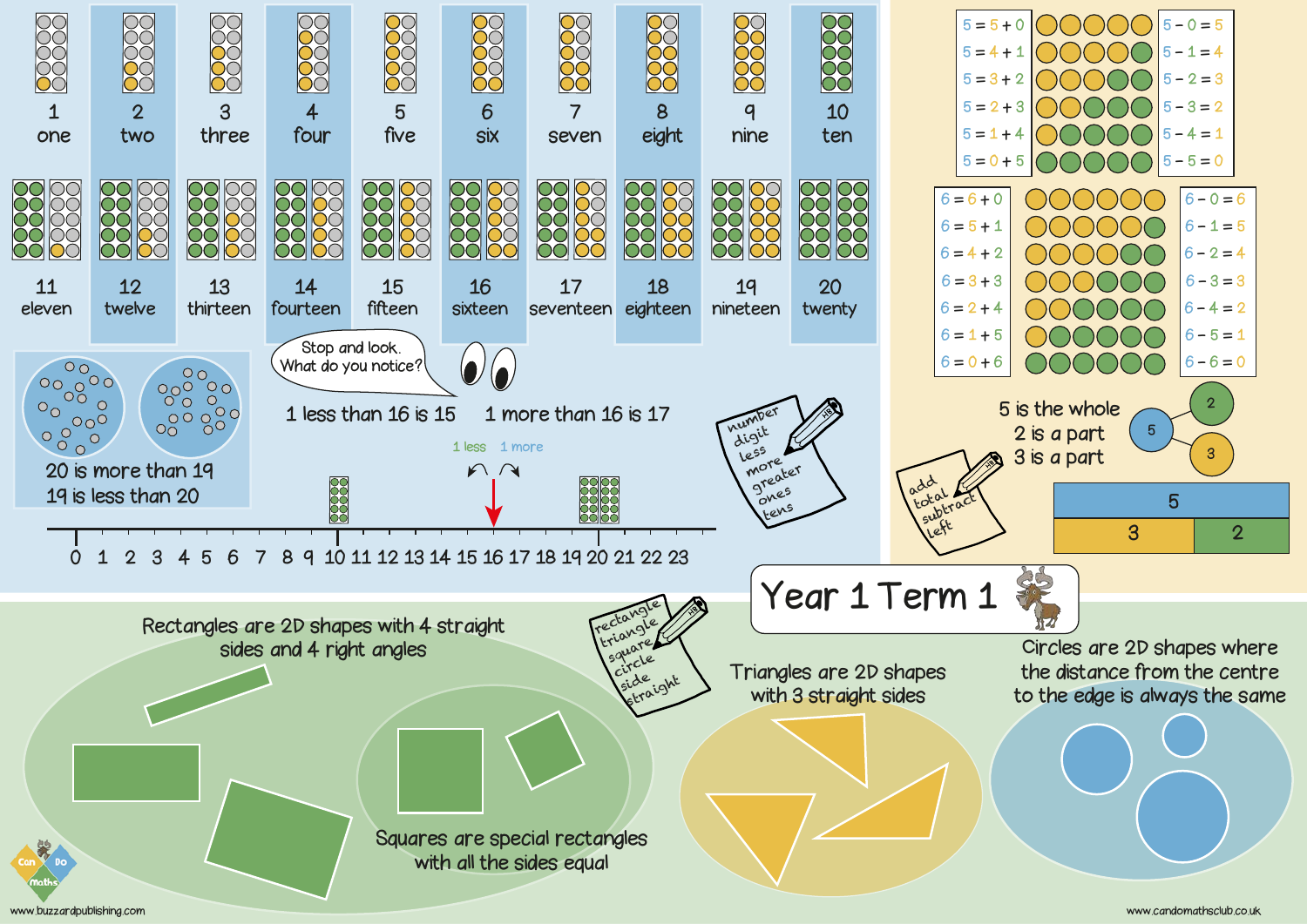www.buzzardpublishing.com www.candomathsclub.co.uk

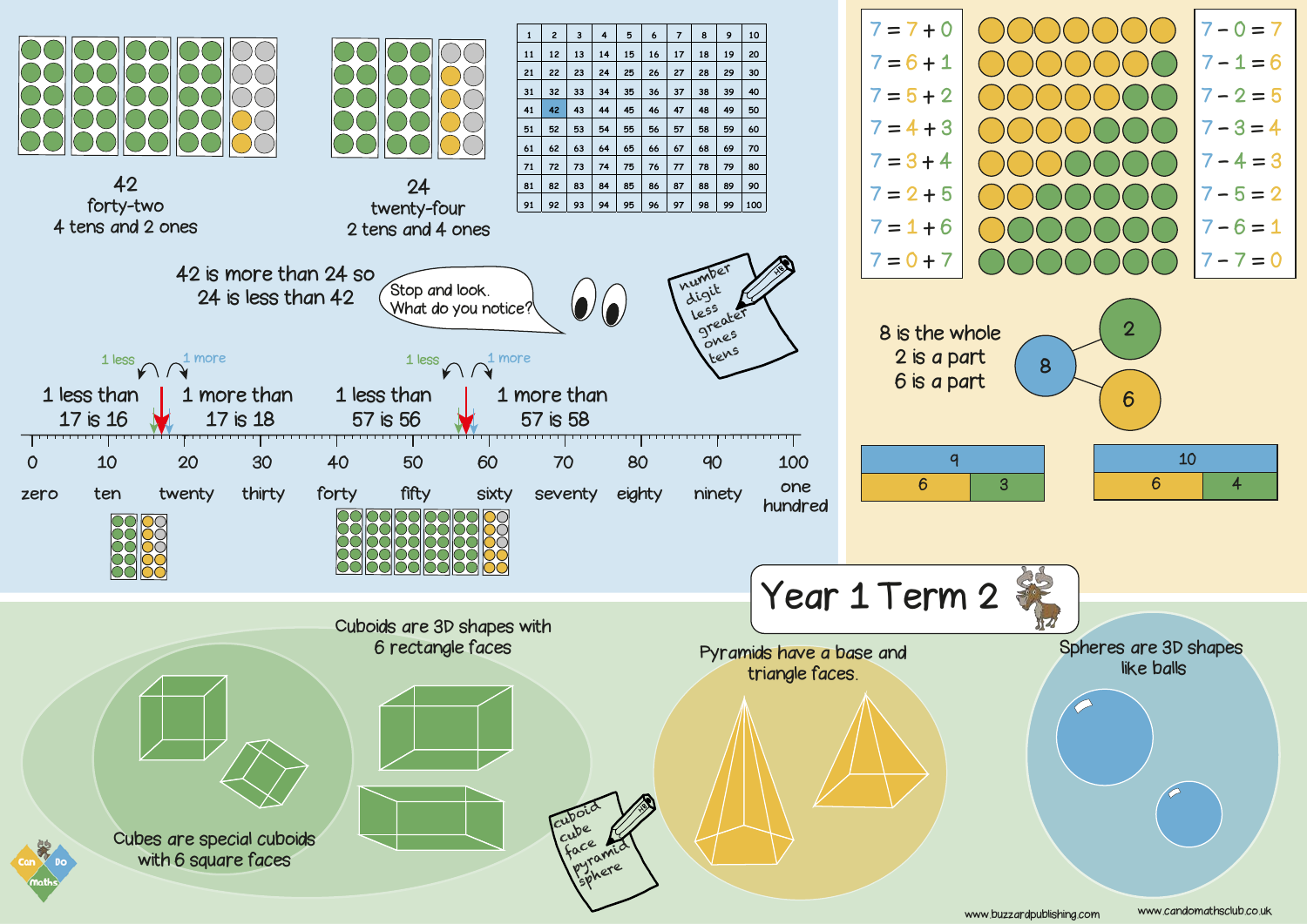

Tree A is taller than tree B so tree B is shorter than tree A.



shorter Longer. taller Le heavier shorter

The yellow line is longer than the green line so the green line is shorter than the yellow line.

> $\overline{O}^{\prime}$  $\mathbf{1}$ ັດຫ

The blue line is longest.

The blue line is 9 centimetres long

## The blue line is 5 blocks long.

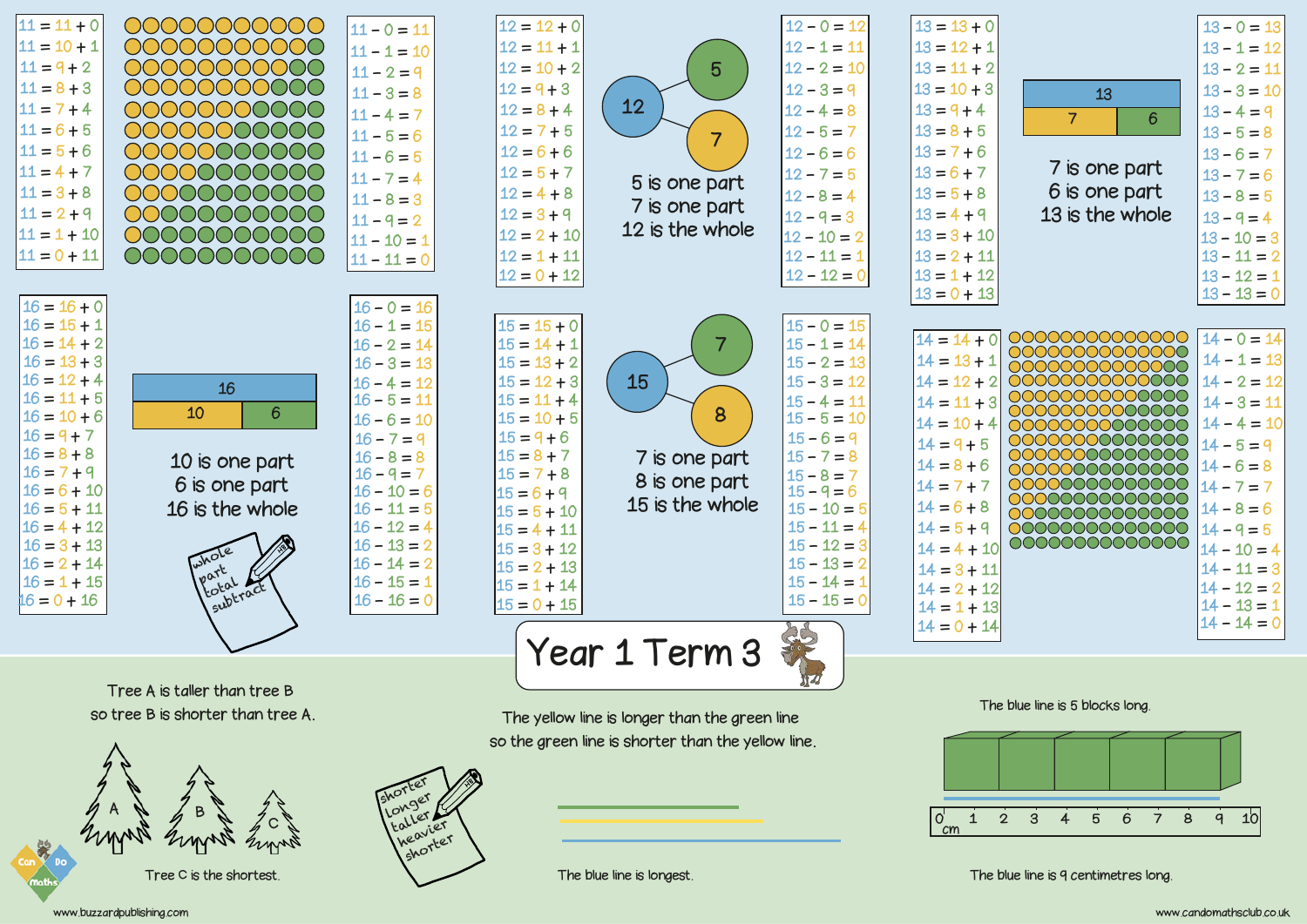|                                                                                                                                                                                                                                                                                                                                                                                | 00000000000000000<br>00000000000000000<br>00000000000000000<br>00000000000000000<br>00000000000000000<br>00000000000000000<br>00000000000000000<br>00000000000000000<br>00000000000000000<br>00000000000000000<br>00000000000000000<br>00000000000000000<br>00000000000000000<br>00000000000000000<br>00000000000000000<br>00000000000000000<br>00000000000000000<br>0000000000000000 |                                                                                                                                                                                                                                                                                                                                                           | $18 =$<br>$+0$<br>$18 = 17$<br>$+1$<br>$18 =$<br>$+2$<br>$18 =$<br>$+3$<br>$18 =$<br>$+4$<br>$18 =$<br>$+5$<br>$18 =$<br>$+6$<br>$18 =$<br>$+7$<br>$18 = 10$<br>$+8$<br>$18 = 9 + 9$<br>$18 = 8 + 10$<br>$18 = 7 + 11$<br>$18 =$<br>$6 + 12$<br>$18 = 5 + 13$<br>$18 = 4 + 14$<br>$18 = 3 + 15$<br>$18 = 2 + 16$<br>$18 = 1 + 17$<br>$18 = 0 + 18$                                                          |                                | $18 - 0 = 18$<br>$18 - 1 =$<br>17<br>$18 - 2 =$<br>16<br>$18 - 3 =$<br>15<br>$18 - 4 =$<br>14<br>$18 - 5 =$<br>13<br>$18 - 6 = 12$<br>$18 - 7 =$<br>11<br>$18 - 8 =$<br>$18 - 9 =$<br>$18 - 10 =$<br>$18 - 11 =$<br>$18 - 12 =$<br>$18 - 13 =$<br>$18 - 14 =$<br>$18 - 15 =$<br>$18 - 16 =$<br>$18 - 17 =$<br>$18 - 18 =$ | One ho<br>two e                                                         |
|--------------------------------------------------------------------------------------------------------------------------------------------------------------------------------------------------------------------------------------------------------------------------------------------------------------------------------------------------------------------------------|---------------------------------------------------------------------------------------------------------------------------------------------------------------------------------------------------------------------------------------------------------------------------------------------------------------------------------------------------------------------------------------|-----------------------------------------------------------------------------------------------------------------------------------------------------------------------------------------------------------------------------------------------------------------------------------------------------------------------------------------------------------|-------------------------------------------------------------------------------------------------------------------------------------------------------------------------------------------------------------------------------------------------------------------------------------------------------------------------------------------------------------------------------------------------------------|--------------------------------|---------------------------------------------------------------------------------------------------------------------------------------------------------------------------------------------------------------------------------------------------------------------------------------------------------------------------|-------------------------------------------------------------------------|
| $19 =$<br>$+0$<br>$19 =$<br>8+1<br>$19 =$<br>$+2$<br>$19 =$<br>$+3$<br>$19 =$<br>$+4$<br>$19 =$<br>$+5$<br>$19 =$<br>$+6$<br>$19 =$<br>$+7$<br>$19 =$<br>$+8$<br>$19 =$<br>$+9$<br>$19 =$<br>$+10$<br>$19 =$<br>$8+11$<br>$19 =$<br>7 + 12<br>$19 =$<br>$+13$<br>$19 =$<br>$+14$<br>$19 =$<br>$+15$<br>$19 =$<br>$+16$<br>$19 =$<br>$2 + 17$<br>$19 = 1 + 18$<br>$19 = 0 + 19$ | If I know<br>$5 + 4 = 9$<br>then I also know<br>$15 + 4 = 19$                                                                                                                                                                                                                                                                                                                         | $19 - 0 = 19$<br>$19 - 1 =$<br>18<br>$19 - 2 =$<br>17<br>$19 - 3 = 16$<br>$19 - 4 =$<br>15<br>$19 - 5 =$<br>L4-<br>$19 - 6 =$<br>13<br>$19 - 7 =$<br>12<br>$19 - 8 =$<br>11<br>$19 - 9 =$<br>10<br>$19 - 10 =$<br>$19 - 11 =$<br>$19 - 12 =$<br>$19 - 13 =$<br>$19 - 14 =$<br>$19 - 15 =$<br>$19 - 16 =$<br>$19 - 17 =$<br>$19 - 18 = 1$<br>$19 - 19 = 0$ | $20 =$<br>$+0$<br>$20 = 19$<br>$+1$<br>$20 =$<br>$+2$<br>$20 =$<br>$+3$<br>$20 =$<br>$+4$<br>$20 =$<br>$+5$<br>$20 =$<br>$+6$<br>$20 =$<br>$+7$<br>$20 =$<br>$+8$<br>$20 =$<br>$+9$<br>$20 =$<br>$+10$<br>$20 = 9 + 11$<br>$20 = 8 + 12$<br>$20 =$<br>$7 + 13$<br>$6 + 14$<br>$20 =$<br>$20 =$<br>$5 + 15$<br>$4 + 16$<br>$20 =$<br>$3 + 17$<br>$20 = 1$<br>$20 = 2 + 18$<br>$20 = 1 + 19$<br>$20 = 0 + 20$ | whole<br>Part .<br>I subtract, | $20 - 0 =$<br>$20 - 1 =$<br>$20 - 2 =$<br>$20 - 3 =$<br>$20 - 4 =$<br>$20 - 5 =$<br>$20 - 6 =$<br>$20 - 7 =$<br>$20 - 8 =$<br>$20 - 9 =$<br>$20 - 10 =$<br>$20 - 11 =$<br>$20 - 12 =$<br>$20 - 13 =$<br>$20 - 14 =$<br>$20 - 15 =$<br>$20 - 16 =$<br>$20 - 17 =$<br>$20 - 18 =$<br>$20 - 19 =$<br>$20 - 20 =$             | $\overline{4}$<br>One q<br>of fou<br>$\frac{1}{4}$<br>of e<br><b>IS</b> |
| Backward                                                                                                                                                                                                                                                                                                                                                                       |                                                                                                                                                                                                                                                                                                                                                                                       | Coco is above Colin<br>Colin is below Coco<br>KeePuppI is between Colin and Coco                                                                                                                                                                                                                                                                          | on top of the table                                                                                                                                                                                                                                                                                                                                                                                         | Three-quarter turn left        | One quarter turn right                                                                                                                                                                                                                                                                                                    | $\overline{2}$                                                          |

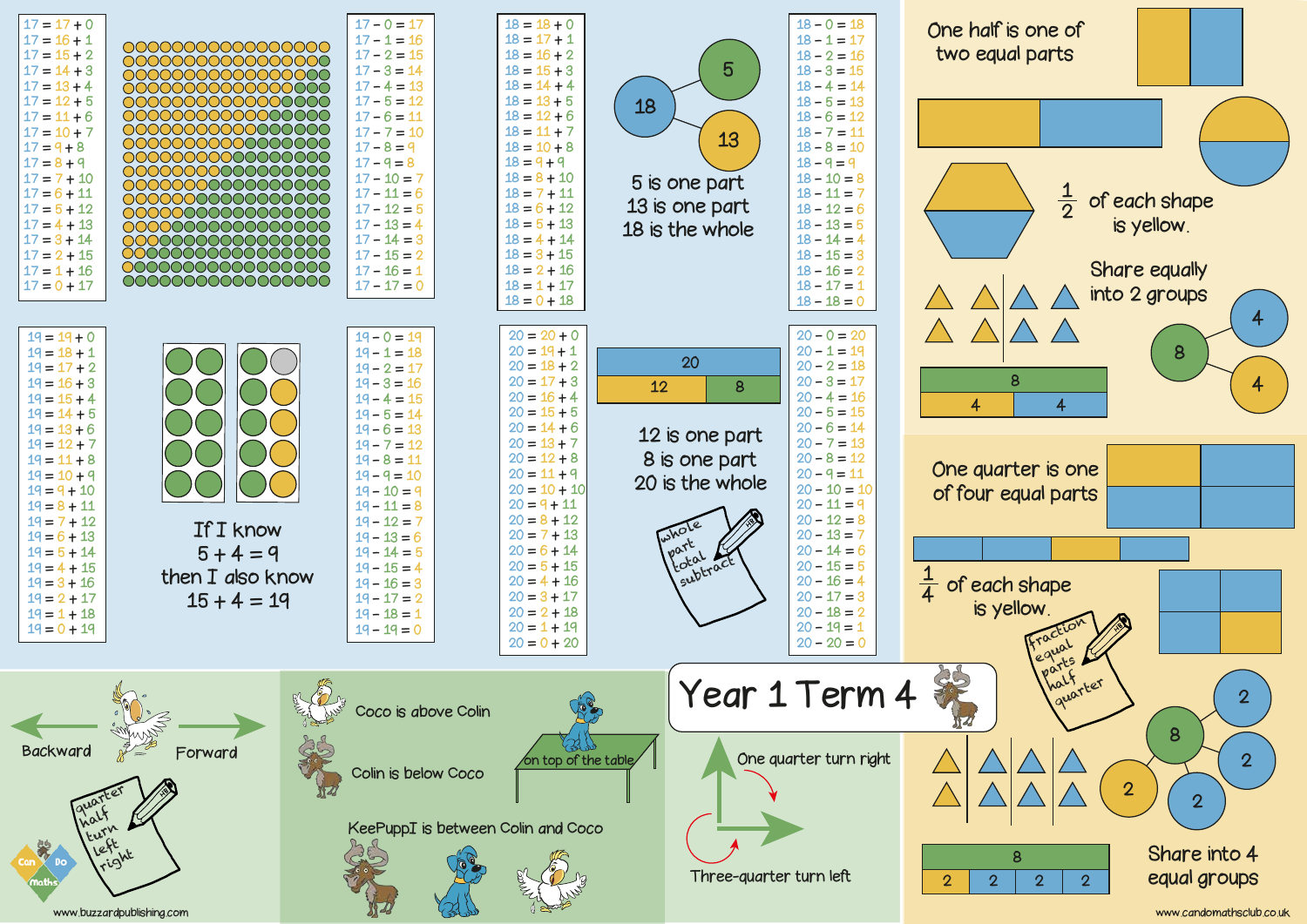